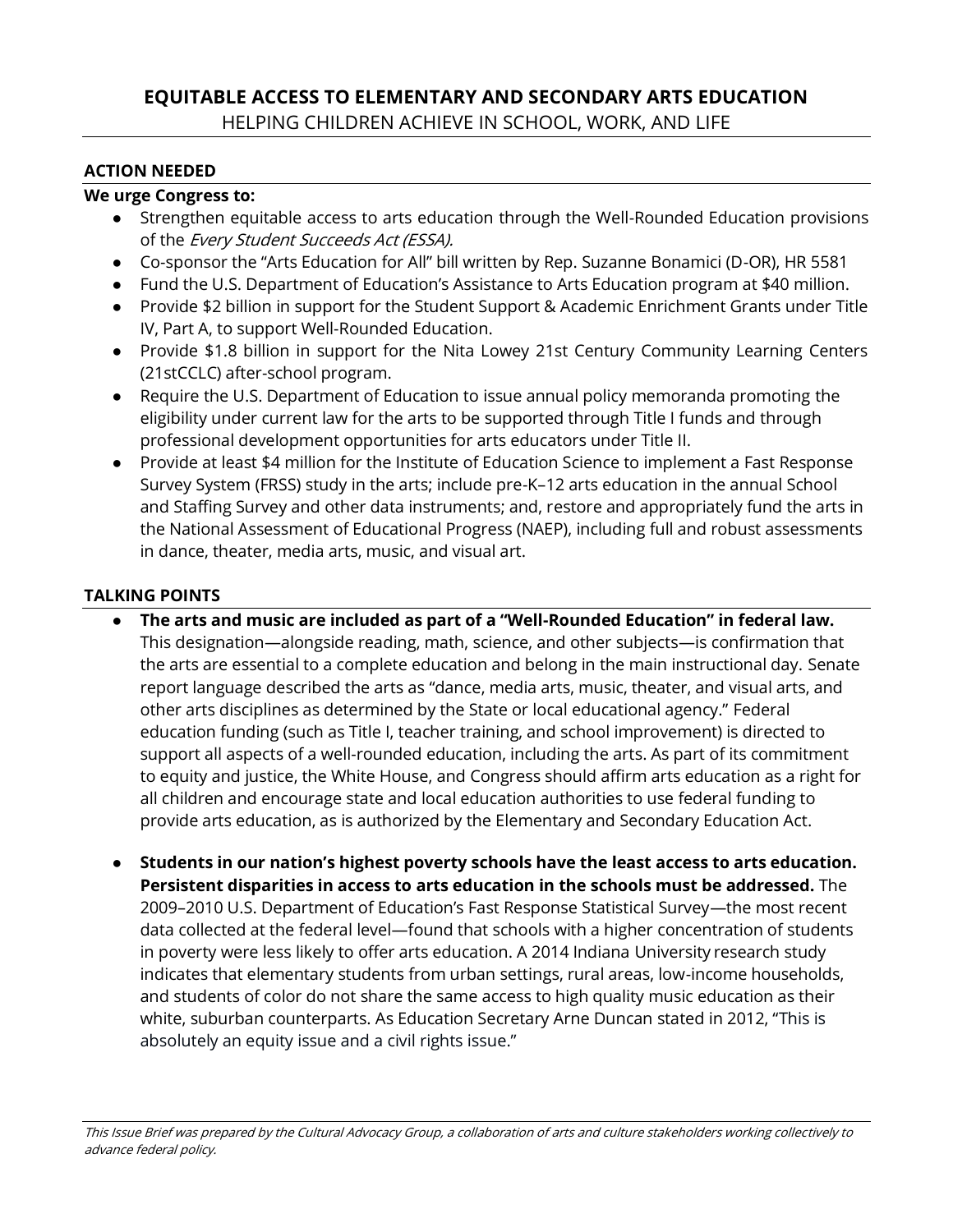● **The U.S. Department of Education provides grants through the Assistance to Arts Education (AAE) program to strengthen the arts as part of a well-rounded education.**  The AAE program at the U.S. Department of Education is authorized under Title IV of the Every Student Succeeds Act (ESSA), and has received consistent bipartisan support from Congress year after year.



- **Students are returning to school increasingly in need of environments which support their social and emotional development.** Research demonstrates that arts education has a multitude of benefits to support students' emotional well-being and help students cope with social isolation and the rapidly changing reality.
- **Arts education nurtures the creation of a welcoming school environment where students can express themselves in a safe and positive way.** Celebrating the ability to come together as educators and students is vital to creating a healthy and inclusive school community. The arts, through a rich partnership among certified arts educators, teaching artists, and community arts providers, play a valuable role in helping students and their families build and sustain community and cultural connections.
- **Education leaders at the national, state, and local levels are calling on policy makers to recognize that arts education is a key to reigniting students' learning in a post-COVID-19 world.** The Arts ARE Education campaign affirms: arts education helps nurture healthy, inclusive communities where all points of view are respected and help students understand their own cultural roots and appreciate others' cultural roots and traditions; arts education supports the social and emotional well-being of students.
- **Title IV-A funds are making a difference**. A non-scientific survey found more than \$30 million of Title IV-A funds were helping increase access for students to music and arts education in 26 states. These Title IV-A funds need to be used for their authorized purpose to assure specific

This Issue Brief was prepared by the Cultural Advocacy Group, a collaboration of arts and culture stakeholders working collectively to advance federal policy.